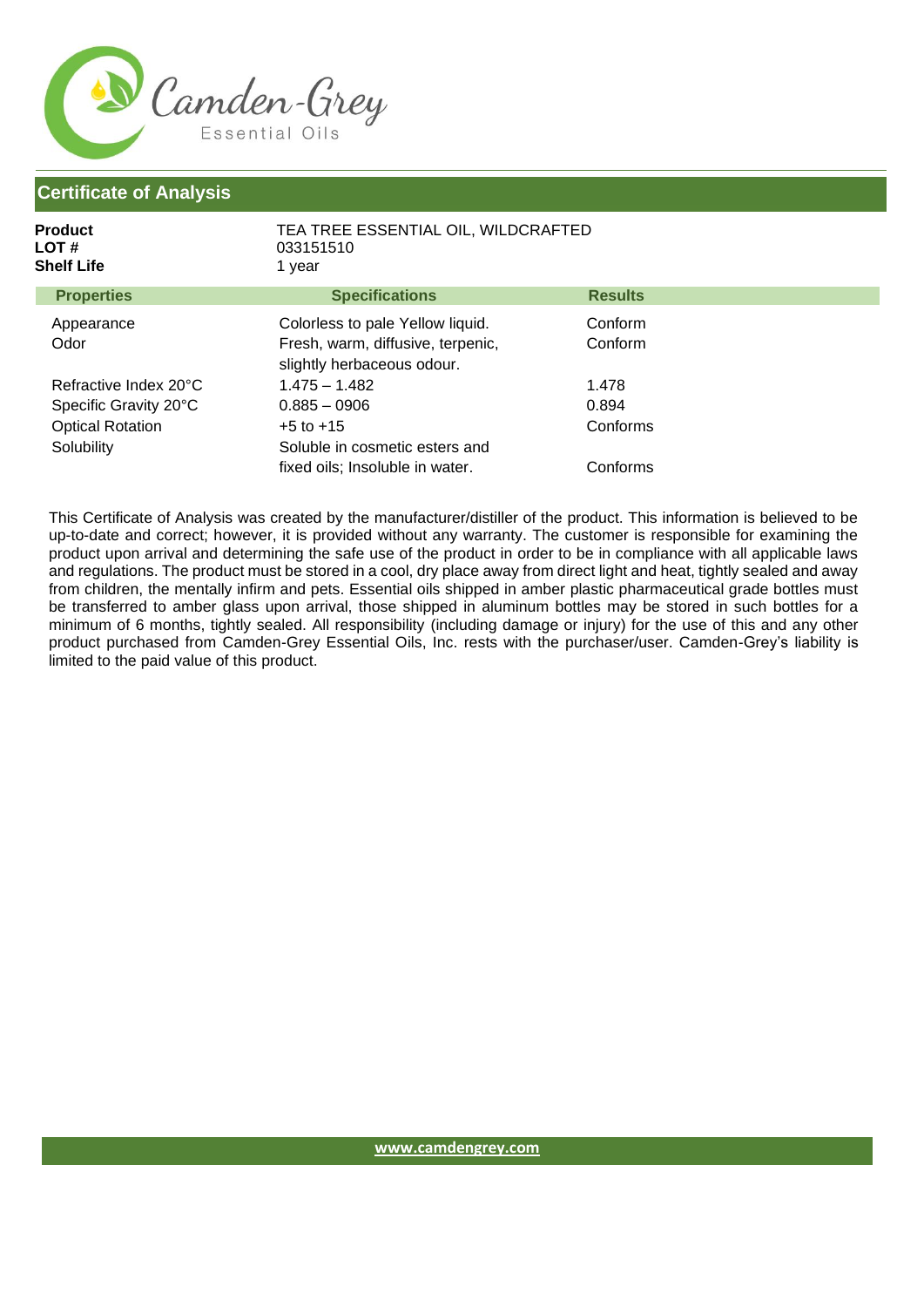

## **Certificate of Analysis**

| Product<br>Lot #<br><b>Shelf Life</b> | 01004483<br>3 years      | TEA TREE ESSENTIAL OIL, WILDCRAFTED     |  |
|---------------------------------------|--------------------------|-----------------------------------------|--|
| <b>Properties</b>                     | <b>Specifications</b>    | <b>Results</b>                          |  |
| Appearance<br>Odor                    | Liquid<br>Characteristic | Conforms<br><b>Conforms to Standard</b> |  |

| Odor                                    | Characteristic               | Conforms to Star |
|-----------------------------------------|------------------------------|------------------|
| Color                                   | <b>Colorless Pale Yellow</b> | Conforms         |
| Refractive Index 20º C $\,$             | 1 4750 - 1 4850              | 1.4796           |
| Specific Gravity 20/20 <sup>0</sup> C   | $0.8850 - 0.9060$            | 0.9001           |
| Flash Point <sup>o</sup> F (Closed Cup) | 133 Minimum                  | Conforms         |

This Certificate of Analysis was created by the manufacturer/distiller of the product. This information is believed to be up-to-date and correct; however, it is provided without any warranty. The customer is responsible for examining the product upon arrival and determining the safe use of the product in order to be in compliance with all applicable laws and regulations. The product must be stored in a cool, dry place away from direct light and heat, tightly sealed and away from children, the mentally infirm and pets. Essential oils shipped in amber plastic pharmaceutical grade bottles must be transferred to amber glass upon arrival, those shipped in aluminum bottles may be stored in such bottles for a minimum of 6 months, tightly sealed. All responsibility (including damage or injury) for the use of this and any other product purchased from Camden-Grey Essential Oils, Inc. rests with the purchaser/user. Camden-Grey's liability is limited to the paid value of this product.